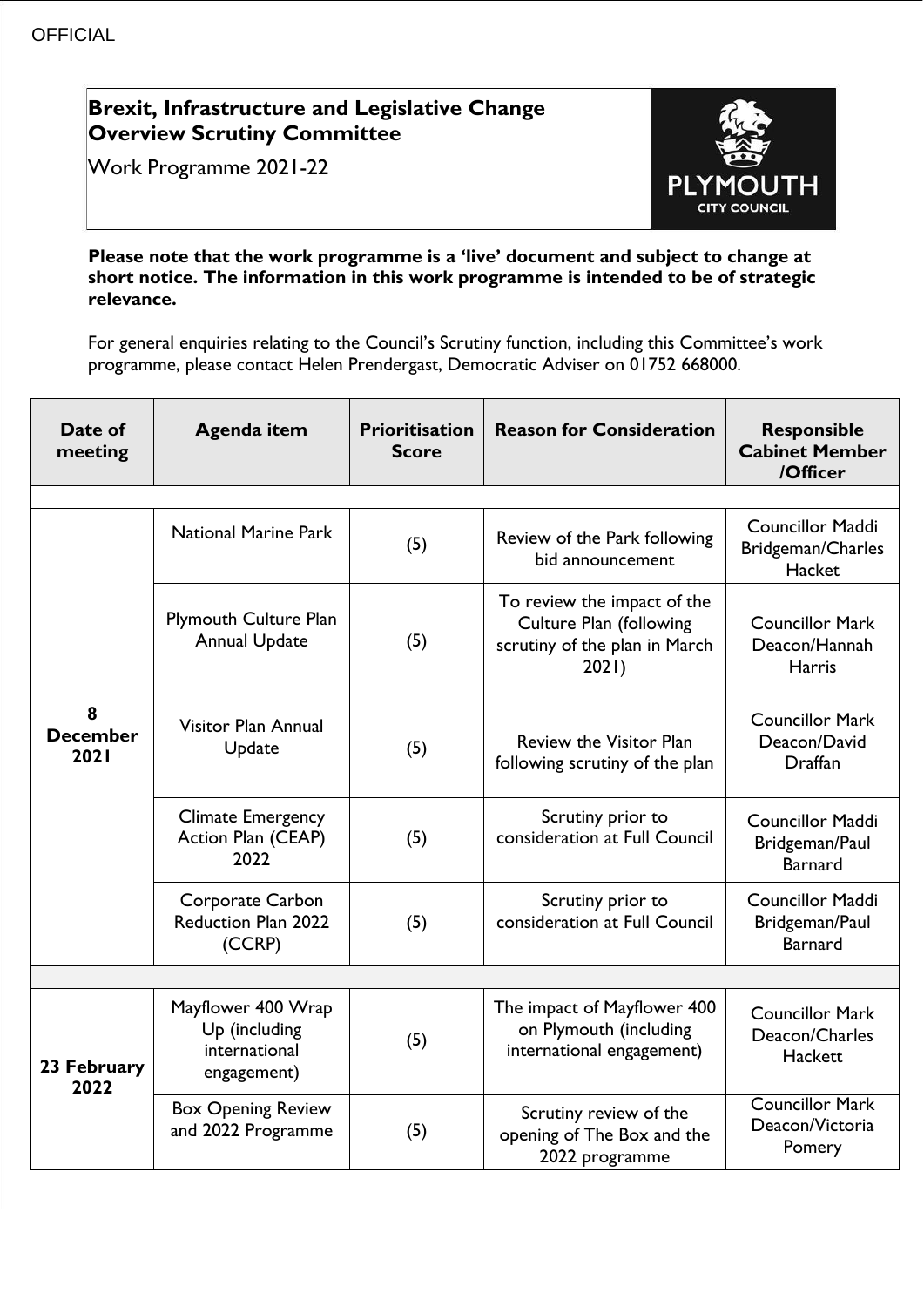| Date of<br>meeting                                        | Agenda item                                                      | <b>Prioritisation</b><br><b>Score</b> | <b>Reason for Consideration</b>                                              | <b>Responsible</b><br><b>Cabinet Member</b><br>/Officer        |  |
|-----------------------------------------------------------|------------------------------------------------------------------|---------------------------------------|------------------------------------------------------------------------------|----------------------------------------------------------------|--|
|                                                           | Plymouth Plan Annual<br>Report                                   | (5)                                   | Review the Annual Report                                                     | <b>Councillor Patrick</b><br>Nicholson/Paul<br><b>Barnard</b>  |  |
|                                                           | <b>Planning Reform Bill</b>                                      | (5)                                   | Scrutiny of the<br>implementation of the<br><b>Reform Bill</b>               | <b>Councillor Patrick</b><br>Nicholson/ Paul<br><b>Barnard</b> |  |
|                                                           | Corporate Carbon<br><b>Reduction Plan 2021</b><br>Outturn Report | (5)                                   | Scrutiny recommendation to<br>receive a six month update<br>on progress      | <b>Councillor Maddi</b><br>Bridgeman/Paul<br><b>Barnard</b>    |  |
|                                                           | <b>Climate Emergency</b><br>Action Plan 2021<br>Outturn Report   | (5)                                   | Scrutiny recommendation to<br>receive a six month update<br>on progress      | <b>Councillor Maddi</b><br>Bridgeman/Paul<br><b>Barnard</b>    |  |
| Items Raised by the Committee to be scheduled for 2021/22 |                                                                  |                                       |                                                                              |                                                                |  |
| <b>TBC</b>                                                | <b>Plymouth and South</b><br>Devon Freezone                      | (5)                                   | The impact of the Freezone<br>for Plymouth (onging issue)                    | <b>Councillor Nick</b><br>Kelly/David Draffan                  |  |
| <b>TBC</b><br>2022                                        | <b>Environment Bill</b>                                          | (5)                                   | Identified for consideration<br>by the Committee at its July<br>2021 meeting | Councillor Jonathan<br>Drean/Paul Barnard                      |  |
| <b>TBC</b><br>2022                                        | Sustainable Transport<br>in the City                             | (5)                                   | Identified for consideration<br>by the Committee at its July<br>2021 meeting | Councillor Jonathan<br>Drean/Paul Barnard                      |  |
| <b>Issues Idenfitifed for Select Committee Reviews</b>    |                                                                  |                                       |                                                                              |                                                                |  |
| <b>TBC</b>                                                | The Delivery of Taxi<br>Services within<br>Plymouth              | (5)                                   | The issues impacting the<br>delivery of taxi provision<br>within the city    | Councillor John<br>Riley/Rachael Hind                          |  |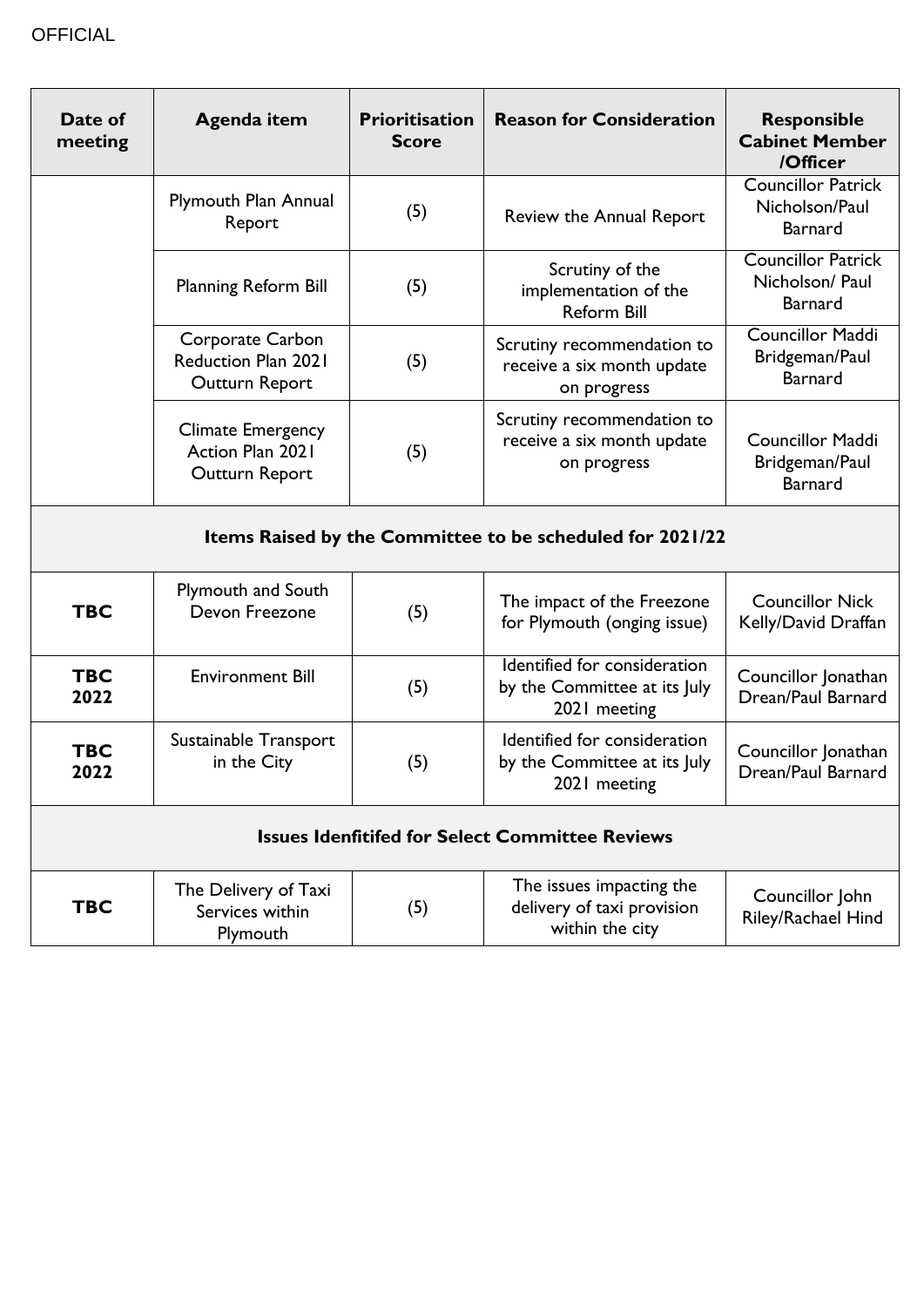## **Annex 1 – Scrutiny Prioritisation Tool**

|                 |                                                                                                             | Yes<br>$(=1)$ | <b>Evidence</b> |
|-----------------|-------------------------------------------------------------------------------------------------------------|---------------|-----------------|
| Public Interest | Is it an issue of concern to partners,<br>stakeholders and/or the community?                                |               |                 |
| Ability         | Could Scrutiny have an influence?                                                                           |               |                 |
| Performance     | Is this an area of underperformance?                                                                        |               |                 |
| Extent          | Does the topic affect people living,<br>working or studying in more than one<br>electoral ward of Plymouth? |               |                 |
| Replication     | Will this be the only opportunity for<br>public scrutiny?                                                   |               |                 |
|                 | Is the topic due planned to be the<br>subject of an Executive Decision?                                     |               |                 |
|                 | Total:                                                                                                      |               | High/Medium/Low |

| ∣ Priority<br>rnre |
|--------------------|
|--------------------|